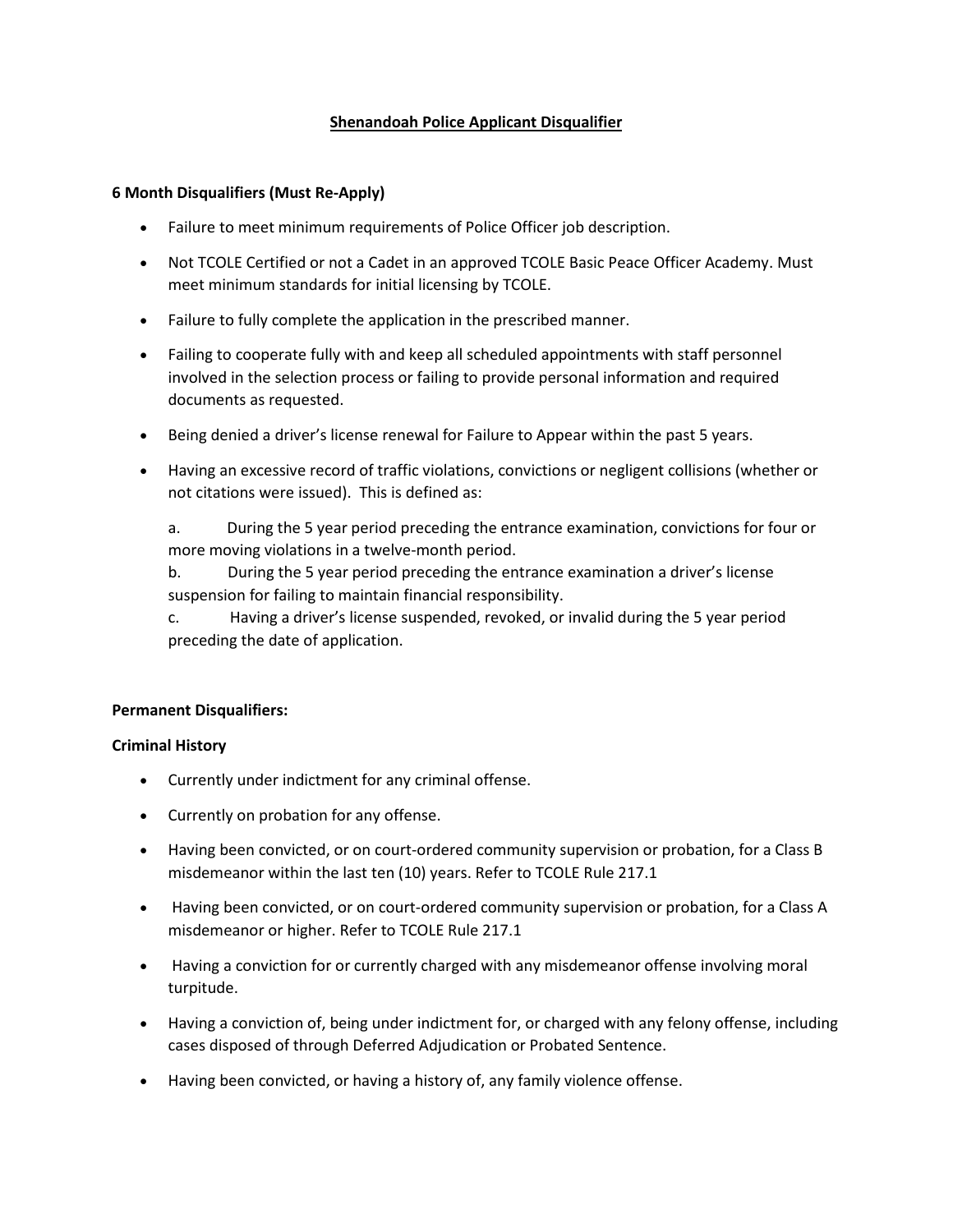## **Prior Law Enforcement**

- Having had a law enforcement commission license denied by final order, revoked, or having voluntarily surrendered your license to avoid suspension.
- Discharged from any commission or recruit position within a law enforcement agency for disciplinary reasons (with just cause), resigning to avoid suspension or discharge or having resigned during a disciplinary investigation without final judgment being rendered.
- Discharged from any city, county, state, federal or private corrections institution for disciplinary reasons to avoid suspension or discharge, or having resigned during a disciplinary investigation without a final judgment being rendered.
- History of sustained Internal Affairs complaints or behavior that indicates poor conduct.

# **Drug Use**

Drug use is not automatically a permanent disqualifier. Disqualification timeframes depend on many factors including the substance used, age at time of use, and frequency of use. Below are only some of the disqualifiers for drug use:

- Having illegally used or possessed natural or synthetic marijuana in the past 2 years.
- Selling any illegal substance or dangerous drugs is a permanent disqualifier.
- Prescription use without a licensed prescription.
- Using a controlled substance or dangerous drug illegally within a designated time period from date of application. Circumstances surrounding the usage of the below listed controlled substances will be evaluated by the department on a case by case basis depending on the substance, and the frequency, for final determination.
- a. Hallucinogens
- b. Cocaine
- c. Methamphetamines
- d. LSD
- e. Heroin
- f. PCP
- g. Steroids
- h. All other controlled substances listed in the Health and Safety Code.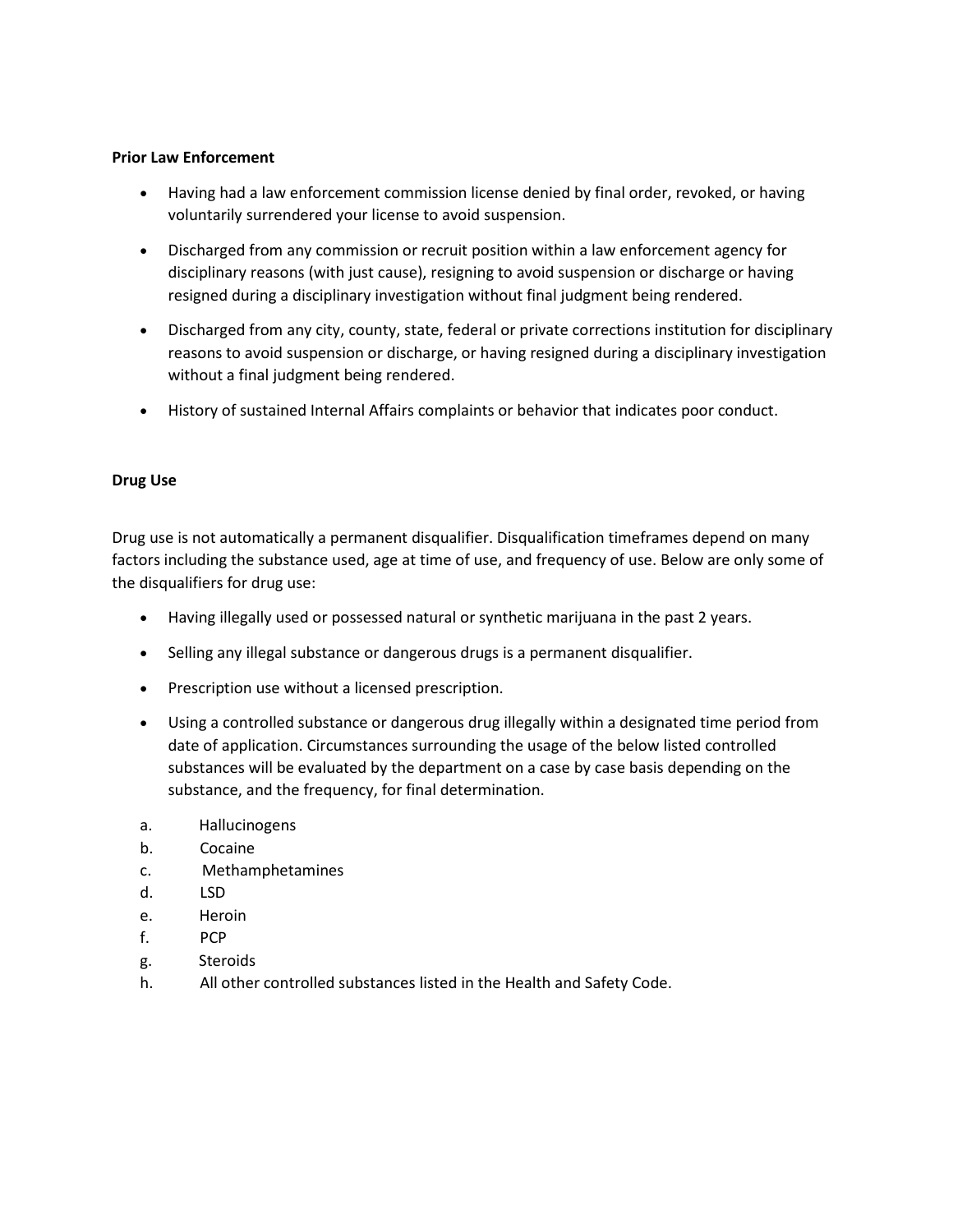### **Finances**

- Credit history will be reviewed on a case by case basis to determine continuing eligibility in the hiring process. Unstable credit history can lead to disqualification, including:
- A consistent history of issuance of bad checks.
- History of delinquent payments.
- Not meeting financial obligations.
- Collections and charge offs.
- Criminal Non-Support, the applicant will be disqualified from being hired if it has been determined that the applicant is not current on child support payments.

\* If special circumstances exist that resulted in late or delinquent payments the background investigator should be informed. These will be evaluated on a case by case basis. Examples: death of a spouse or family member, natural disaster, any events out of the control of the applicant.

## **Military**

Having been discharged from any military service under less than honorable conditions including, specifically:

- Under other than honorable conditions;
- Bad conduct;
- Dishonorable; or
- Any other characterization of service indicating bad character.

#### **Driving**

An applicant's entire driving record is reviewed on a case by case basis, with the last five (5) years being the most critical. However, the following will be automatic disqualifiers:

- Driving While Intoxicated (DWI) conviction within the last ten (10) years.
- Suspension of your driver's license for any reason within the last five (5) years.
- Unacceptable driving record or currently classified as a habitual violator.
- History or pattern of unsafe driving including at-fault collisions.
- Being prohibited by state or federal law from operating a motor vehicle.